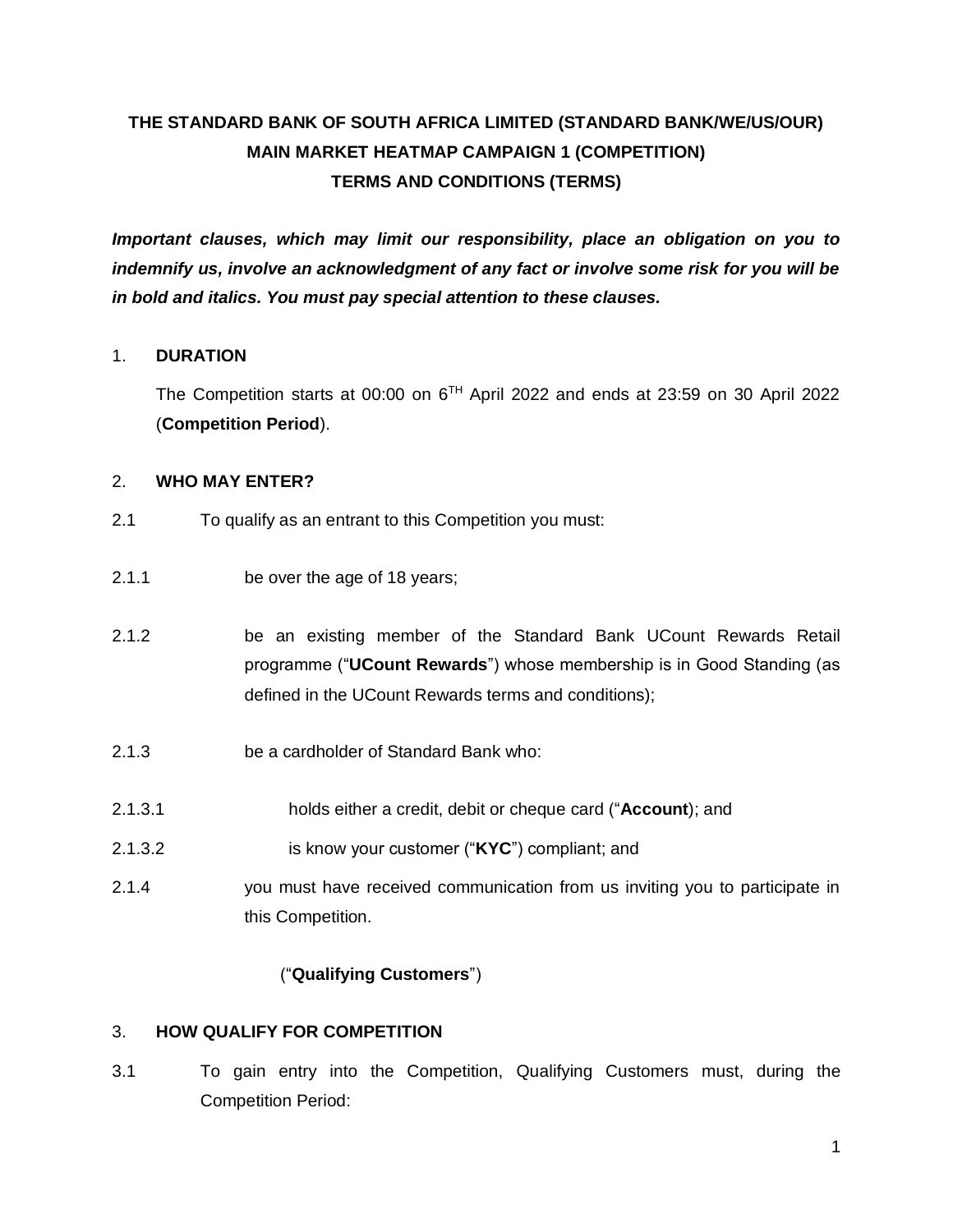- 3.1.1 have transacted for a minimum spend of R2 500 (two thousand five hundred Rand) on their Account;
- 3.1.2 in respect of 5 (five) or more transactions;

#### ("**Qualifying Transaction**")

- 3.2 For the purpose of these Terms a "**Qualifying Transaction**" includings POS swipes, online purchases (where a card is not present) and VAS purchases (Data, airtime, electricity and Lotto).
- 3.3 Qualifying Transaction will grant a Qualifying Customer one entry into the Competition. Qualifying Customers can enter the Competition as many times as possible.

#### 4. **PRIZES AND LUCKY DRAW**

- 4.1 Qualifying Customers who meeting the Qualifying Transaction criteria will automatically be entered into a lucky draw.
- 4.2 Successful entry data will be extracted by the Standard Bank card data team at the end of the Competition Period and submitted for entry into the lucky draw.
- 4.3 The lucky draw will be conducted by our Risk Governance department to determine the final prize winners. The lucky draw will be conducted electronically for which a digital recording will be kept. The lucky draw will take place on 8 May 2022.
- 4.4 50 (fifty) Qualifying Customers who meet the Qualifying Transaction Criteria will be selected from the successful entries into the Competition ("**Prize Winners**").
- 4.5 We will notify the Prize Winners by no later than 10 Busienss Days following the lucky draw by email and/or telephonically.
- 4.6 The Prize for the Prize Winners will be 15 000 UCount Rewards Points valued at R1 500 ("**Prize**").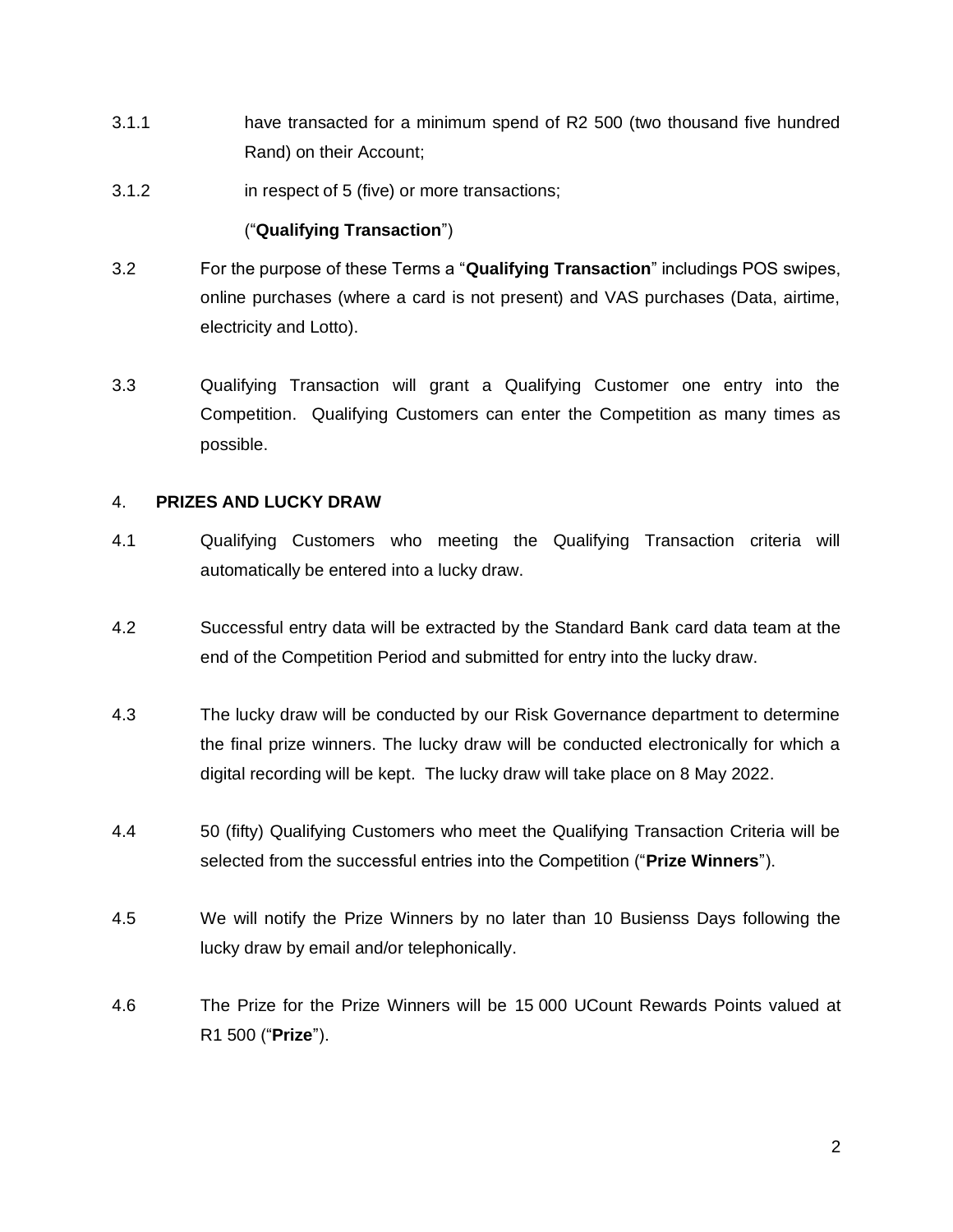4.7 The Prize Winners will receive the Prize no later than 31 May 2022, the Prize will be received into their UCount Rewards Account.

### 5. **GENERAL**

- 5.1 *These Terms may be amended by Standard Bank at any time, with or without notice.*
- 5.2 You cannot participate in the Competition if:
- 5.2.1 you are a director, employee, agent or consultant of Standard Bank; or
- 5.2.2 you are an immediate family member of any of the persons specified in clause 5.2.1; or
- 5.2.3 you are a supplier of any goods or services under the Competition.
- 5.3 These Terms are governed by the Consumer Protection Act 68 of 2008.
- 5.4 We are the promoter of the Competition. Any reference to **we/us/our** includes our directors, members, partners, sponsors, employees, agents, consultants, suppliers, contractors and sponsors, where the context allows for it.
- 5.5 By participating in the Competition, you agree to be bound by these Terms**.**
- 5.6 All Accounts must have been activated within the requirements of the Financial Advisory and Intermediary Services Act 37 of 2002 and all regulations and guidelines in respect thereof.
- 5.7 The Qualifying Customers who participate in the Competition will be selected from data that the Standard Bank card data team will collect from transactions that meet the Qualifying Transaction criteria during the Competition Period.
- 5.8 If a Qualifying Customer does not accept a Prize, if an entry is not valid for any reason whatsoever, if a Qualifying Customer has breached these Terms, if the Qualifying Customer renounces the Competition or cannot be contacted, or if we deem such Qualifying Customer to have renounced the right to receive the Prize, we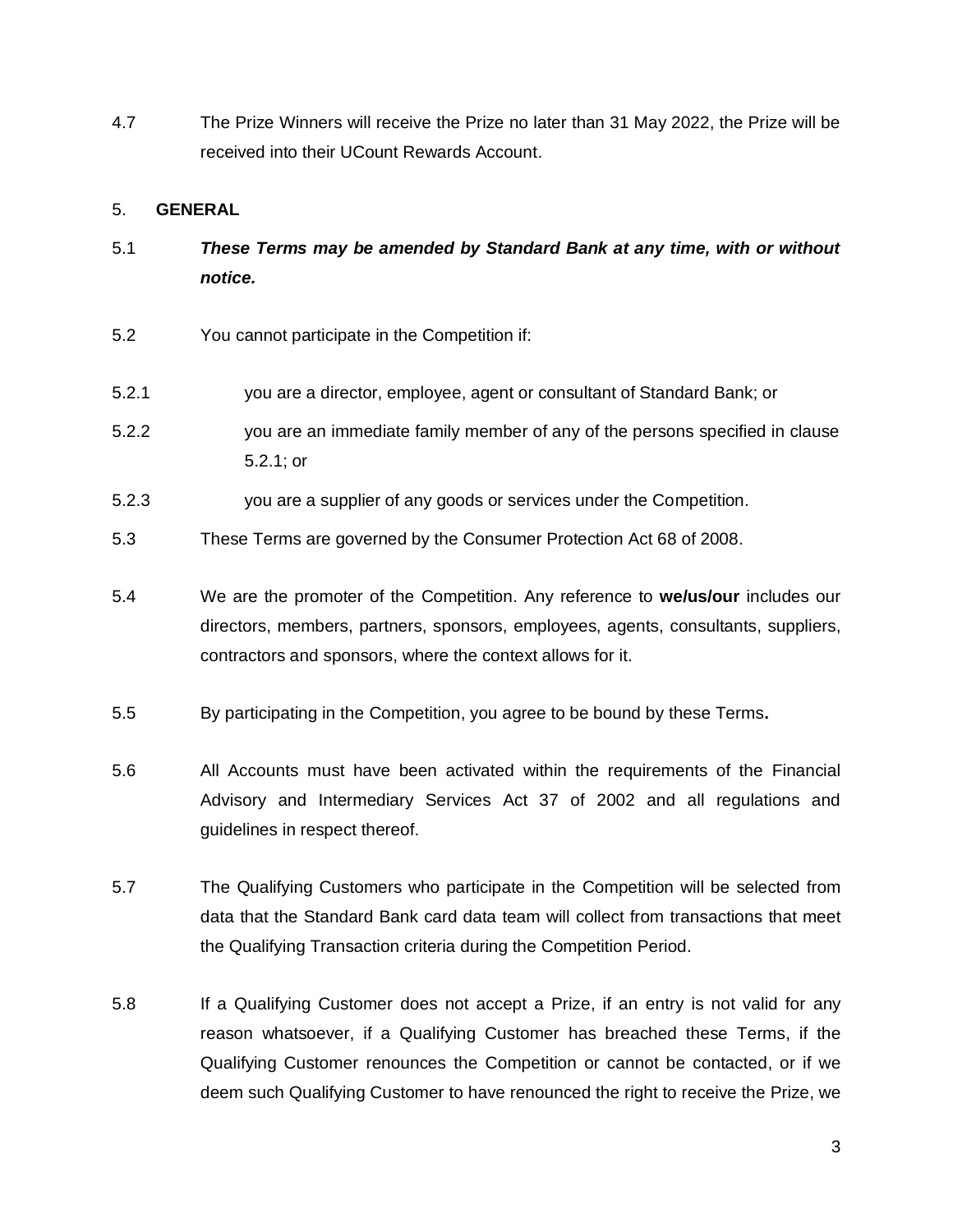reserve the right to declare the right to receive the Prize to be forfeited in our sole and absolute discretion.

- 5.9 The Prize offered per the terms of this Competition may not be transferred from you to any other person and may not be exchanged for any other item. We do however reserve the right to substitute the Prize with any other prize of a similar commercial value.
- 5.10 *All Qualifying Customers who accept a Prize pursuant to the terms of this Competition do so entirely at their own risk.*
- 5.11 *We will need to process your Personal Information (as such term is defined in the Protection of Personal Information Act 4 of 2013) to validate your entry and if you are legible to receive a Prize.*
- 5.12 *We will be entitled to publish each Qualifying Customer's who has participated in the Competition, name and photograph in any advertising, promotional, print, point of sale or public relations material (the nature and manner of such releases to be determined within our sole discretion), for a period of one month from the date of announcing the Competition. Each Qualifying Customer who has received a Prize pursuant to the Competition will be given the opportunity to decline the publication of their images and to participate in our marketing material insofar as it relates to the Competition.*
- 5.13 No entry will be valid until a validation process has taken place.
- 5.14 In the event of a dispute, our decision will be final and binding on all aspects of the Competition.
- 5.15 *We assume no risk and/or liability whatsoever for the failure of any technical element in the Competition which may result in an entry not being successfully submitted and/or a Qualifying Customer not successfully receiving a Prize pursuant to this Competition. Once a Qualifying Customer*